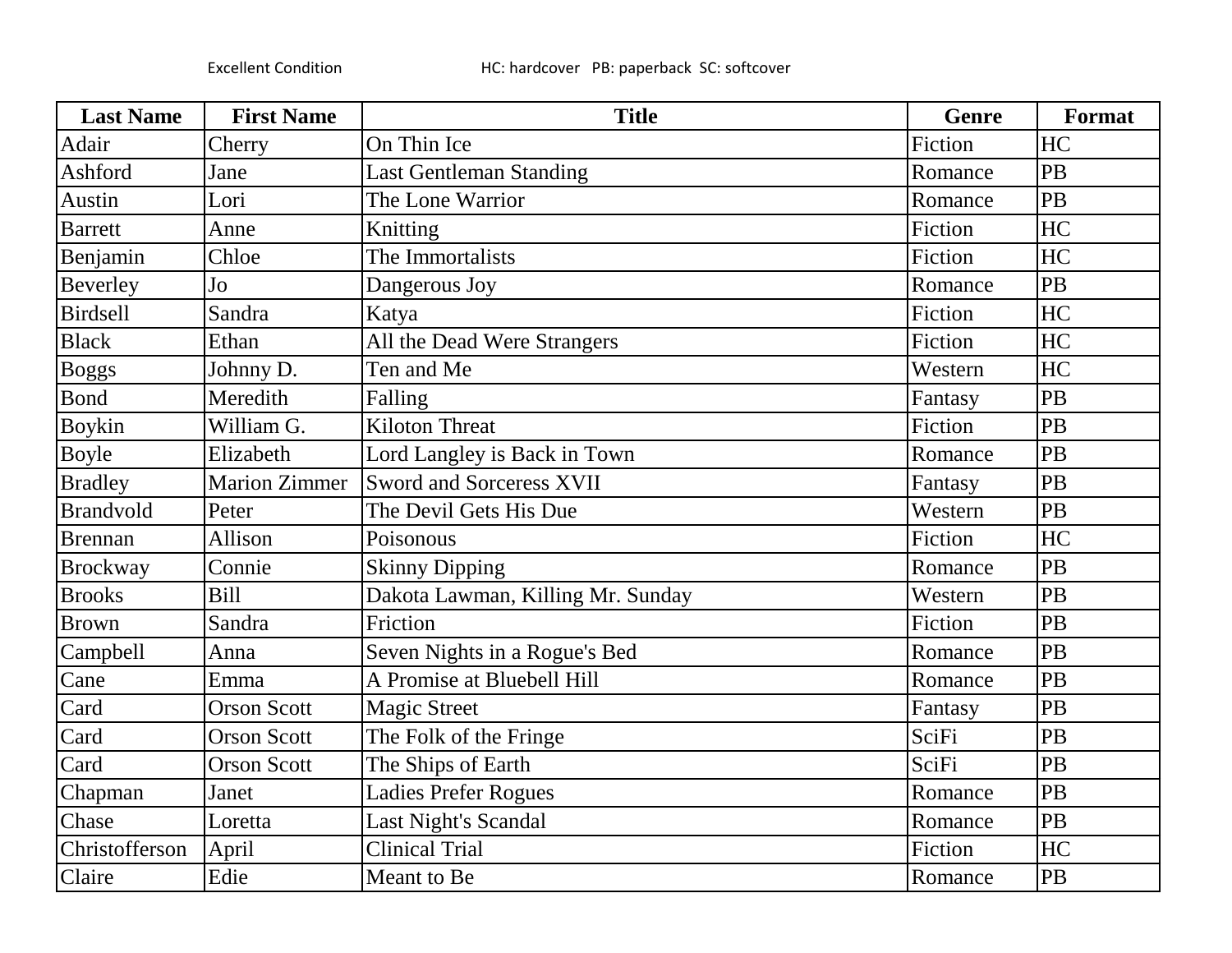| Clare     | Pamela        | <b>Striking Distance</b>                              | Romance | <b>PB</b> |
|-----------|---------------|-------------------------------------------------------|---------|-----------|
| Clines    | Peter         | The Fold                                              | SciFi   | HC        |
| Cohen     | Paula Marantz | Jane Austen in Scarsdale or Love, Death, and the SATs | Fiction | HC        |
| Coldsmith | Don           | The Elk-Dog Heritage                                  | Western | HC        |
| Compton   | Ralph         | The California Trail                                  | Western | PB        |
| Compton   | Ralph         | Nowhere, TX                                           | Western | PB        |
| Cookson   | Catherine     | The Silent Lady                                       | Fiction | HC        |
| Coulter   | Catherine     | The Final Cut                                         | Fiction | HC        |
| Crais     | Robert        | Suspect                                               | Fiction | HC        |
| Crais     | Robert        | Suspect                                               | Fiction | HC        |
| Cready    | Gweyn         | <b>Aching for Always</b>                              | Romance | PB        |
| Crichton  | Michael       | Micro                                                 | Fiction | HC        |
| Crichton  | Michael       | Timeline                                              | Fiction | HC        |
| Crichton  | Michael       | Disclosure                                            | Fiction | HC        |
| Crichton  | Michael       | Airframe                                              | Fiction | HC        |
| Crombie   | Deborah       | To Dwell in Darkness                                  | Fiction | HC        |
| Dahl      | Victoria      | Taking the Heat                                       | Romance | PB        |
| Davies    | J. D.         | Gentleman Captain                                     | Fiction | HC        |
| Davis     | Aric          | Weavers                                               | Fiction | PB        |
| Dawson    | Donna         | Rescued                                               | Fiction | PB        |
| DeMille   | Nelson        | The Quest                                             | Fiction | PB        |
| DeMille   | Nelson        | Wild Fire                                             | Fiction | PB        |
| DeMille   | Nelson        | The Panther                                           | Fiction | PB        |
| Deveraux  | Jude          | The Blessing                                          | Fiction | HC        |
| Deveraux  | Jude          | Holly                                                 | Fiction | HC        |
| Dodd      | Christina     | <b>Taken By the Prince</b>                            | Romance | PB        |
| Doherty   | Robert        | Area 51: The Mission                                  | SciFi   | <b>PB</b> |
| Doornebos | Karen         | <b>Undressing Mr. Darcy</b>                           | Fiction | <b>PB</b> |
| Dotta     | Jessica       | <b>Born of Persuasion</b>                             | Fiction | PB        |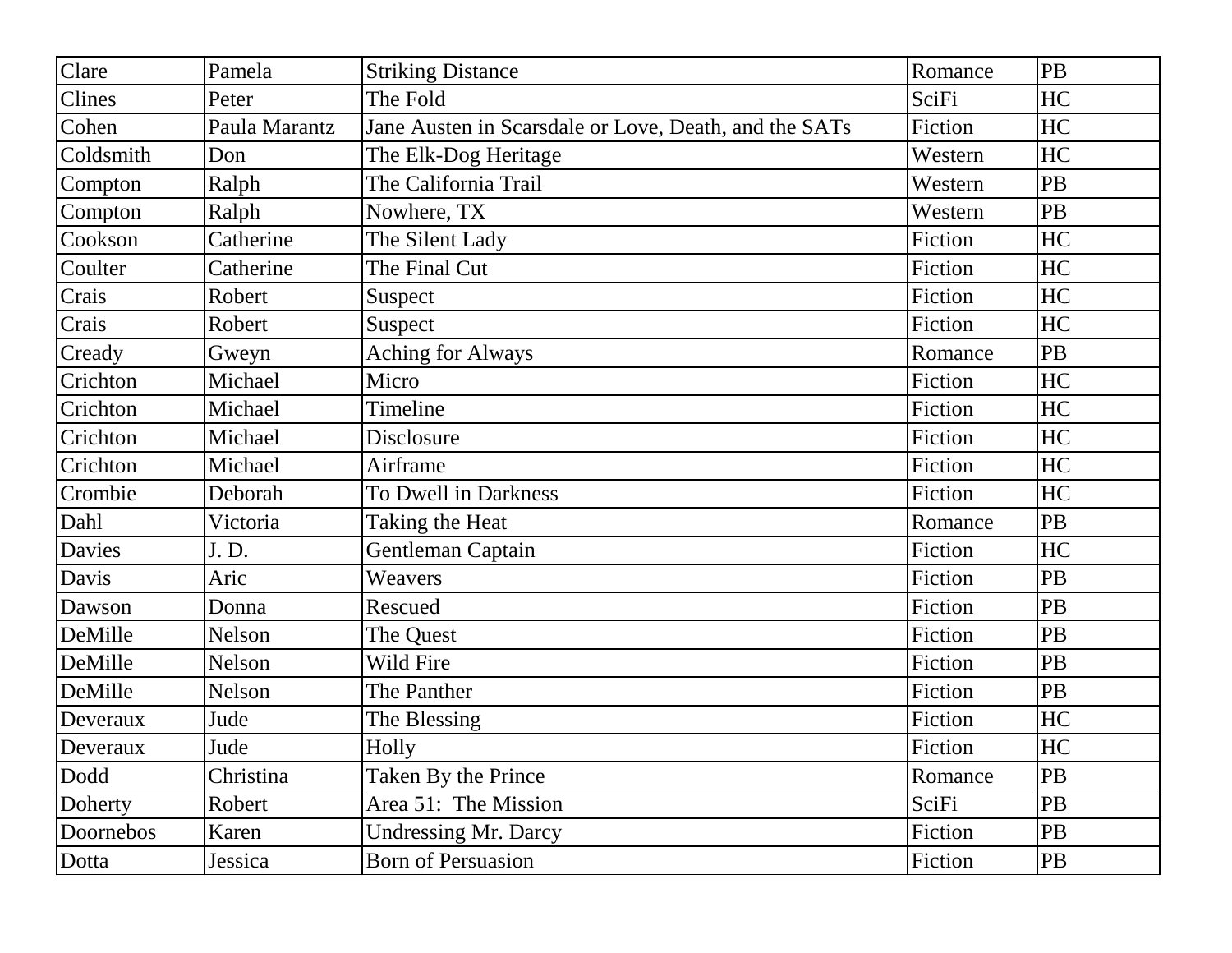| Dulong       | Terri     | Postcards from Cedar Key | Fiction        | HC |
|--------------|-----------|--------------------------|----------------|----|
| Dunlap       | Phil      | <b>Ambush Creek</b>      | Western        | HC |
| Duran        | Meredith  | At Your Pleasure         | Romance        | PB |
| Ephron       | G.H.      | Guilt                    | Fiction        | HC |
| Estleman     | Loren D.  | The Master Executioner   | Western        | HC |
| Evanick      | Marcia    | A Berry Merry Christmas  | Romance        | PB |
| Fasman       | Jon       | The Geographer's Library | Fiction        | HC |
| Fenske       | Tawna     | <b>Making Waves</b>      | Romance        | PB |
| Fortin       | Sue       | The Birthday Girl        | Fiction        | PB |
| Francis      | Dick      | Bloodline                | <b>Mystery</b> | HC |
| Francis      | Dick      | <b>Field of Thirteen</b> | <b>Mystery</b> | HC |
| Francis      | Dick      | Dead Heat                | <b>Mystery</b> | HC |
| Freeman, Jr. | Castle    | Go With Me               | Fiction        | HC |
| Gardner      | Lisa      | Find Her                 | Fiction        | HC |
| Gardner      | Lisa      | Crash & Burn             | Fiction        | HC |
| Gates        | John      | <b>Sister Wife</b>       | Fiction        | HC |
| George       | Margaret  | Helen of Troy            | Fiction        | HC |
| Griffin      | W.E.B.    | The Vigilantes           | Fiction        | HC |
| Griffin      | W.E.B.    | The Assassination Option | Fiction        | HC |
| Grisham      | John      | The Litigators           | Fiction        | PB |
| Grisham      | John      | The Innocent Man         | Fiction        | HC |
| Grisham      | John      | <b>Sycamore Row</b>      | Fiction        | PB |
| Gross        | Martin L. | Man of Destiny           | Fiction        | HC |
| Grove        | Fred      | <b>Destiny Valley</b>    | Western        | HC |
| Gulley       | Philip    | Christmas in Harmony     | Fiction        | HC |
| Gulley       | Philip    | Signs and Wonders        | Fiction        | HC |
| Gulley       | Philip    | Just Shy of Harmony      | Fiction        | HC |
| Gutman       | Amy       | The Anniversary          | Fiction        | HC |
| Hamill       | Denis     | Ten Spot                 | Fiction        | HC |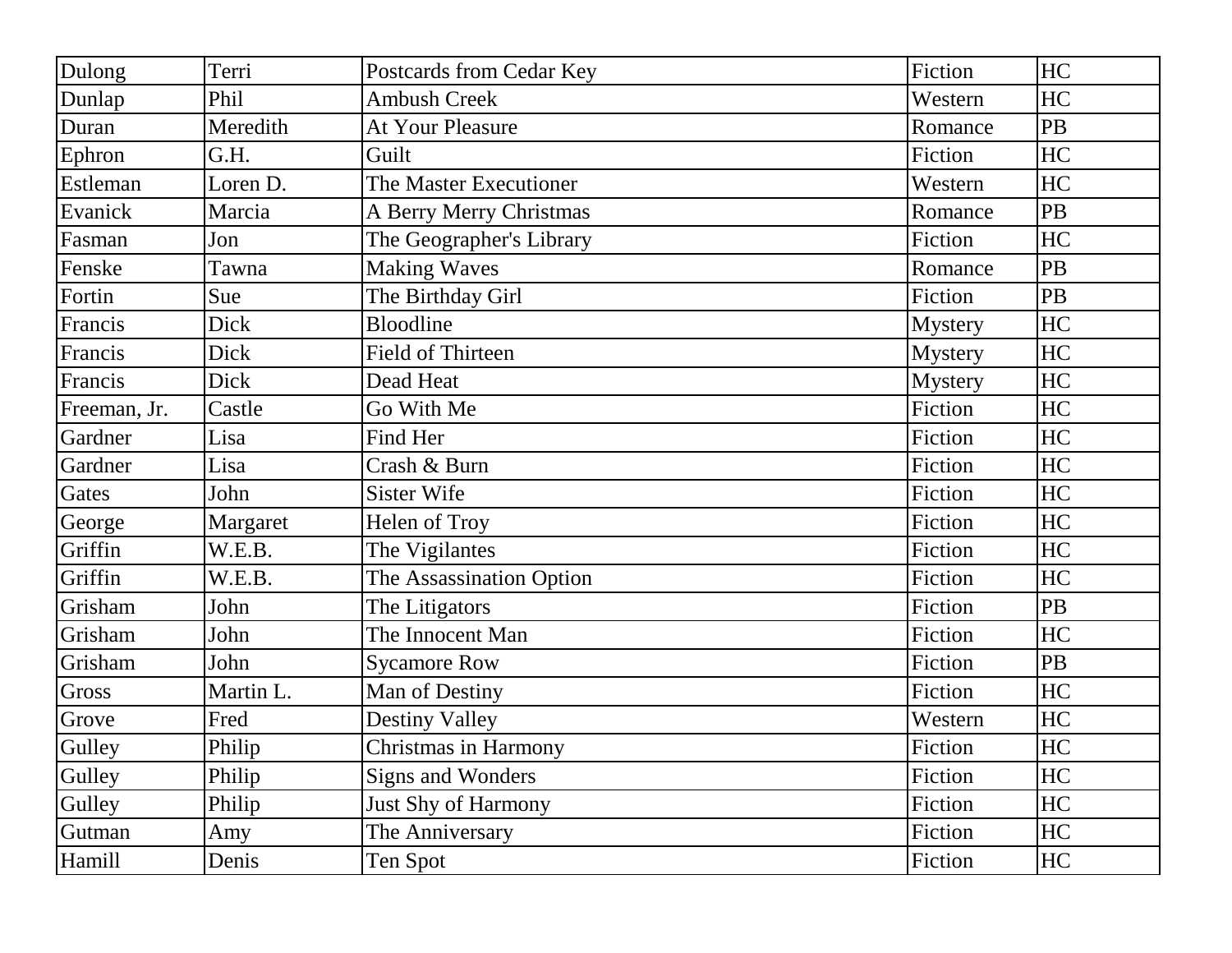| Harrison       | Jim              | The Summer He Didn't Die        | Fiction        | HC        |
|----------------|------------------|---------------------------------|----------------|-----------|
| Hart           | <b>Brian</b>     | The Bully of Order              | Fiction        | HC        |
| Haseloff       | Cynthia          | Man Without Medicine            | Western        | HC        |
| Heino          | <b>Susan Gee</b> | <b>Temptress in Training</b>    | Romance        | PB        |
| Henderson      | Dee              | The Rescuer                     | Fiction        | HC        |
| Henderson      | J. A.            | Bunker 10                       | Fiction        | HC        |
| Hiaasen        | Carl             | <b>Skinny Dip</b>               | Fiction        | HC        |
| Hillerman      | Tony             | The Sinister Pig                | <b>Mystery</b> | HC        |
| Hosseini       | Khaled           | A Thousand Splendid Suns        | Fiction        | HC        |
| Hudler         | Ad               | Man of the House                | Fiction        | PB        |
| Irving         | John             | A Son of the Circus             | Fiction        | HC        |
| Isaacs         | Susan            | Long Time No See                | Fiction        | HC        |
| <b>Jackson</b> | Lisa             | Devious                         | Fiction        | HC        |
| <b>Jenkins</b> | Jerry B.         | Though None Go With Me          | Fiction        | HC        |
| Jenkins        | Jerry            | Silenced                        | Fiction        | HC        |
| Jin            | Ha               | A Free Life                     | Fiction        | HC        |
| Johansen       | Iris             | What Doesn't Kill You           | Fiction        | HC        |
| Johansen       | Iris             | <b>Blood Game</b>               | Fiction        | HC        |
| Johansen       | Iris             | On the Run                      | Fiction        | HC        |
| Johnson        | Janice Kay       | Where It May Lead               | Romance        | PB        |
| Jordan         | William          | <b>Twice Dead</b>               | <b>Mystery</b> | PB        |
| Karon          | Jan              | A New Song                      | Fiction        | HC        |
| Karon          | Jan              | <b>Shepherds Abiding</b>        | Fiction        | <b>SC</b> |
| Kemp           | Paul S.          | <b>Star Wars: Cross Current</b> | SciFi          | PB        |
| Kernan         | Jenna            | Soul Whisperer                  | Romance        | PB        |
| Khoury         | Raymond          | The Templar Salvation           | Fiction        | HC        |
| Kienzle        | William X.       | The Sacrifice                   | Fiction        | HC        |
| Koontz         | Dean             | Saint Odd                       | Fiction        | HC        |
| Krentz         | Jayne Ann        | Truth or Dare                   | Fiction        | HC        |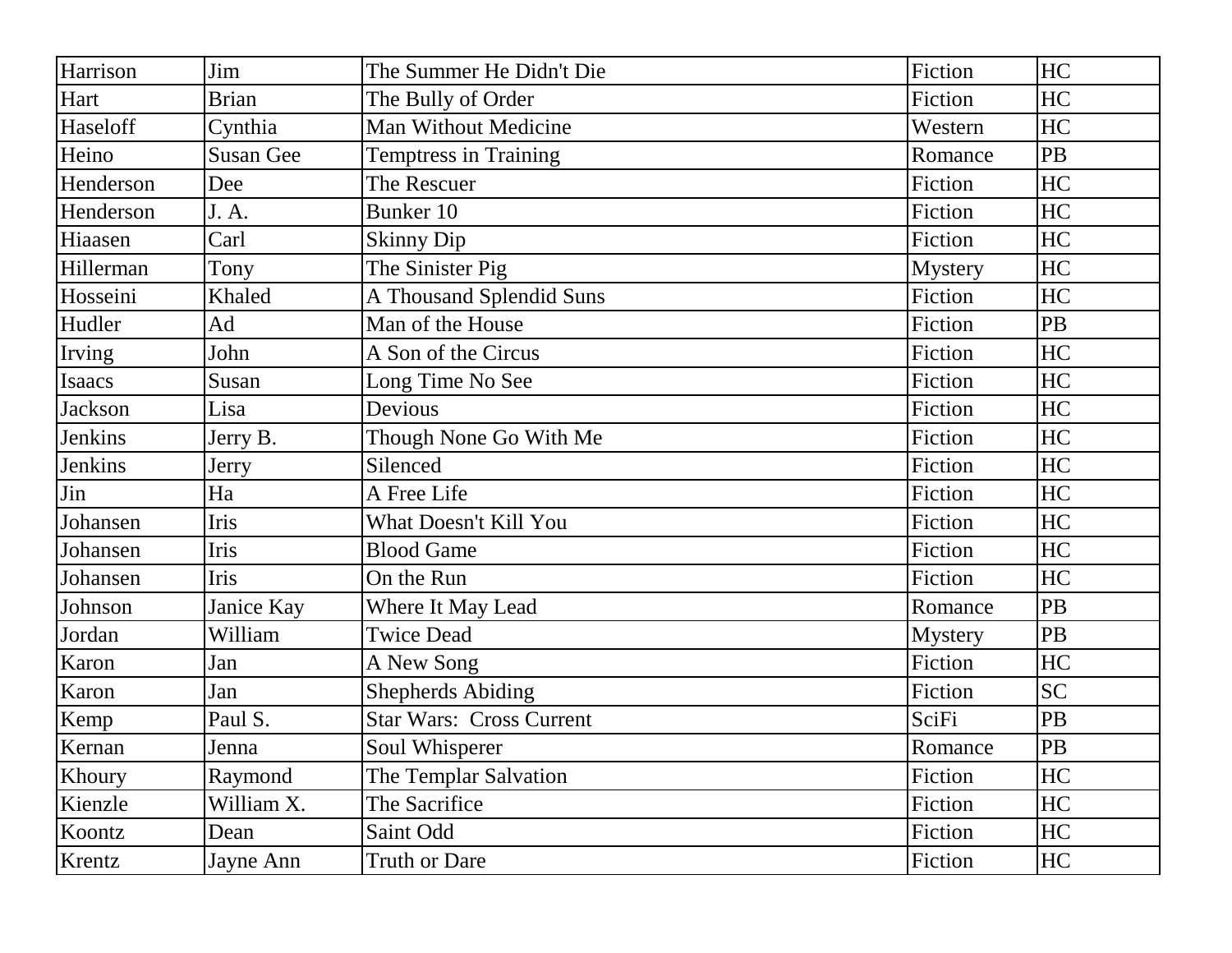| Krentz       | Jayne Ann         | <b>Soft Focus</b>                           | Fiction | HC        |
|--------------|-------------------|---------------------------------------------|---------|-----------|
| Lackey       | Meredith          | The River's Gift                            | Fantasy | HC        |
| Lackey       | Meredith          | <b>Closer to Home</b>                       | Fantasy | HC        |
| Lackey       | Meredith          | The Serpent's Shadow                        | Fantasy | HC        |
| Lackey       | Meredith          | The Gates of Sleep                          | Fantasy | HC        |
| Lackey       | Meredith          | Phoenix and Ashes                           | Fantasy | HC        |
| Lamour       | Louis             | The Collected Short Stories of Louis Lamour | Western | HC        |
| Le Carre     | John              | The Mission Song                            | Fiction | HC        |
| Lee          | Linda Francis     | The Glass Kitchen                           | Fiction | HC        |
| Lindsey      | Johanna           | All I Need is You                           | Fiction | HC        |
| London       | Julia             | Hard-Hearted Highlander                     | Romance | <b>PB</b> |
| Long         | Julie Anne        | Between the Devil and Ian Eversea           | Romance | <b>PB</b> |
| Ludlum       | Robert            | The Bourne Imperative                       | Fiction | HC        |
| MacAlister   | Katie             | A Midsummer Night's Romp                    | Romance | <b>PB</b> |
| Mallery      | Susan             | <b>Before We Kiss</b>                       | Fiction | <b>SC</b> |
| Mallery      | Susan             | Just One Kiss                               | Fiction | HC        |
| Mallery      | Susan             | The Christmas Wedding Ring                  | Fiction | HC        |
| Mallery      | Susan             | When We Met                                 | Fiction | <b>SC</b> |
| Mallery      | Susan             | Three Little Words                          | Fiction | HC        |
| Mallery      | Susan             | Two of a Kind                               | Fiction | HC        |
| Mallery      | Susan             | Christmas on 4th Street                     | Fiction | HC        |
| Mallery      | Susan             | <b>Evening Stars</b>                        | Fiction | HC        |
| Mason        | <b>Bobbie Ann</b> | An Atomic Romance                           | Fiction | HC        |
| Mattison     | Alice             | The Book Borrower                           | Fiction | HC        |
| Maxwell      | Cathy             | The Match of the Century                    | Romance | PB        |
| McCall Smith | Alexander         | <b>Corduroy Mansions</b>                    | Fiction | HC        |
| McEwan       | Ian               | <b>Sweet Tooth</b>                          | Fiction | HC        |
| McKenna      | Shannon           | <b>Blood and Fire</b>                       | Fiction | <b>PB</b> |
| McKenna      | Lindsay           | Never Surrender                             | Romance | PB        |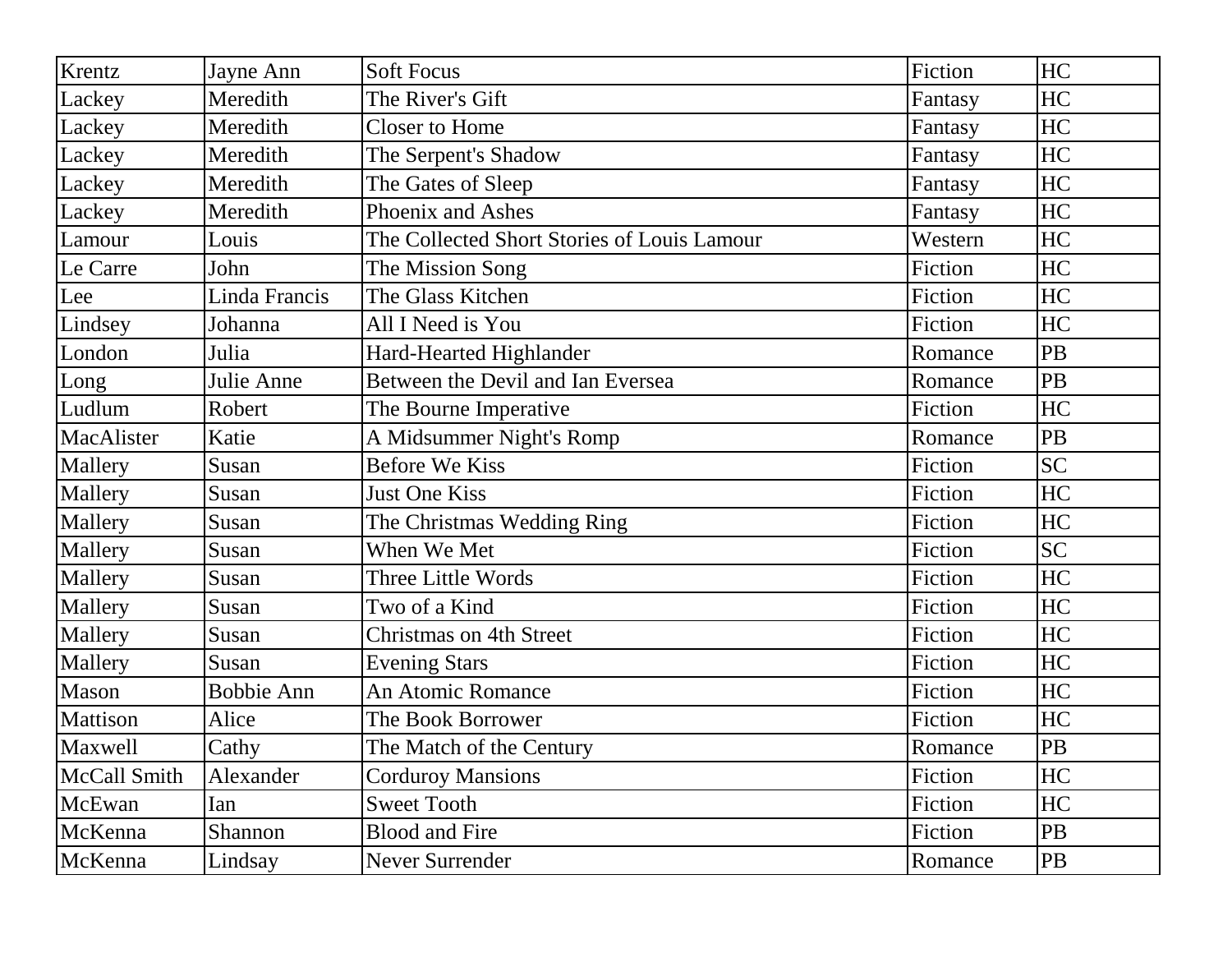| McLarty        | Ron          | The Memory of Running       | Fiction | HC        |
|----------------|--------------|-----------------------------|---------|-----------|
| Mitchard       | Jacquelyn    | Cage of Stars               | Fiction | HC        |
| Moning         | Karen Marie  | Spell of the Highlander     | Fiction | HC        |
| Morgan         | Alexis       | A Time for Home             | Romance | PB        |
| Mutas          | Nadine       | Blood, Breath, and Desire   | Fantasy | PB        |
| Nash           | Sophia       | The Once and Future Duchess | Romance | PB        |
| <b>Norris</b>  | Chuck        | The Justice Riders          | Western | HC        |
| O'Brien        | Kathleen     | A Self-Made Man             | Romance | <b>PB</b> |
| <b>O'Leary</b> | Patrick      | The Gift                    | Fantasy | HC        |
| Orringer       | Julie        | The Invisible Bridge        | Fiction | HC        |
| Overholser     | Stephen      | <b>Double Cross</b>         | Western | HC        |
| Palmer         | Michael      | The Last Surgeon            | Fiction | <b>PB</b> |
| Patterson      | <b>James</b> | The Quickie                 | Fiction | PB        |
| Pattillo       | <b>Beth</b>  | Mr. Darcy Broke My Heart    | Fiction | PB        |
| Pattillo       | <b>Beth</b>  | Jane Austen Ruined My Life  | Fiction | PB        |
| Paxson         | John         | A Golden Trail of Murder    | Western | HC        |
| Pearl          | Matthew      | The Last Bookaneer          | Fiction | <b>HC</b> |
| Plumley        | Lisa         | All He Wants for Christmas  | Romance | PB        |
| Price          | John         | <b>Second Term</b>          | Fiction | HC        |
| Price          | John         | The Warning                 | Fiction | HC        |
| Price          | John         | The Day                     | Fiction | HC        |
| Pronzini       | <b>Bill</b>  | All The Long Years          | Western | HC        |
| Ritchie        | James A.     | The Wagon Wars              | Western | HC        |
| Robards        | Karen        | The Midnight Hour           | Fiction | HC        |
| Robb           | J.D.         | <b>Strangers in Death</b>   | Fiction | PB        |
| Robbins        | Harold       | The Predators               | Fiction | HC        |
| Roberts        | Nora         | <b>Blood Brothers</b>       | Fiction | PB        |
| Roberts        | Nora         | <b>Whiskey Beach</b>        | Fiction | HC        |
| Roberts        | Nora         | Face the Fire               | Fiction | HC        |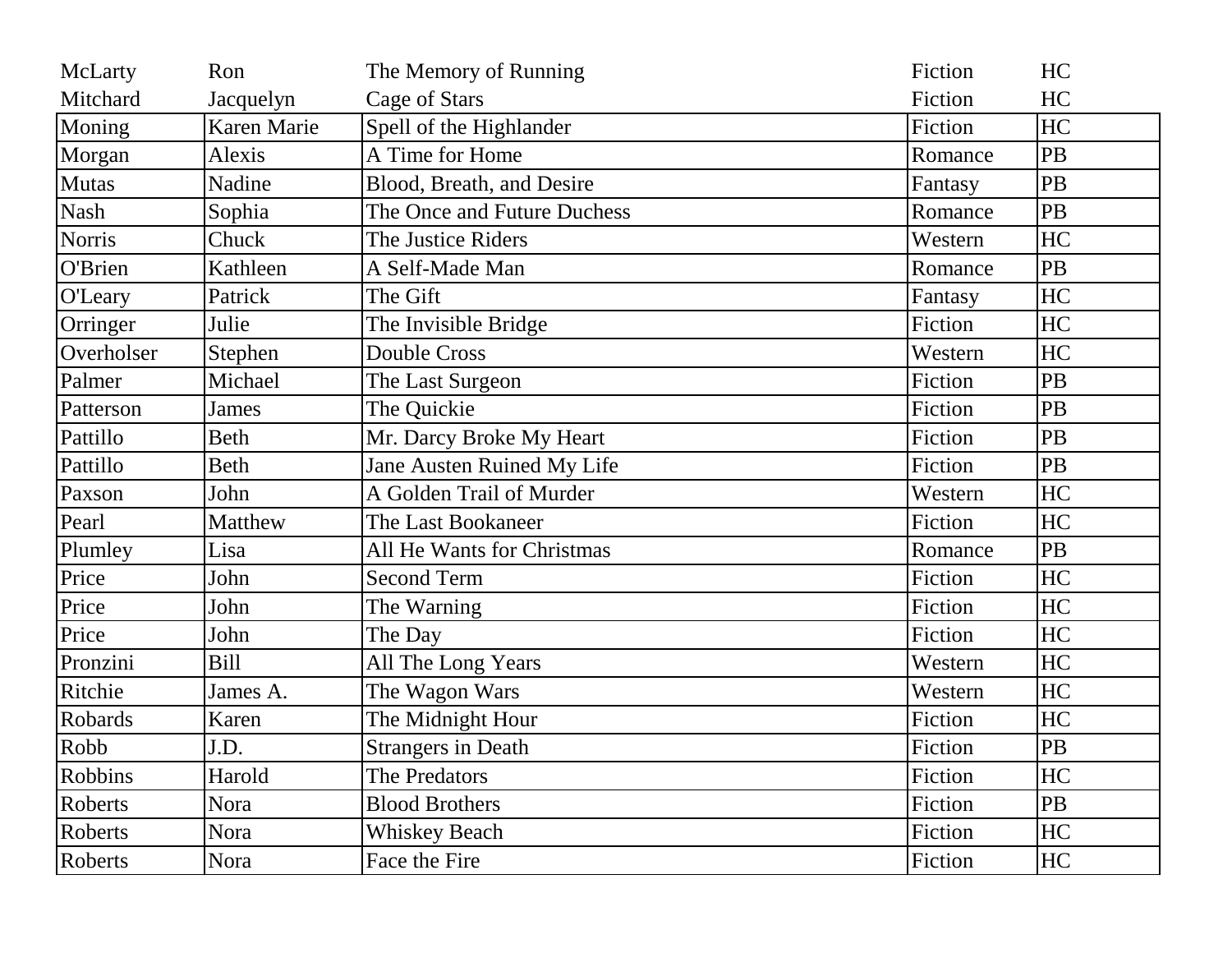| Roberts       | Nora                | Heart of the Sea                      | Fiction | HC        |
|---------------|---------------------|---------------------------------------|---------|-----------|
| Roberts       | Nora                | Birthright                            | Fiction | HC        |
| Rosenberg     | Joel C.             | The Twelfth Imam                      | Fiction | HC        |
| Rowland       | Laura Joh           | Red Chrysanthemum                     | Fiction | HC        |
| Russell       | Mary Doria          | Epitaph                               | Western | PB        |
| Sapkowski     | Andrzej             | The Last Wish                         | Fantasy | PB        |
| Scharz        | Christina           | Drowning Ruth                         | Fiction | HC        |
| Scott         | Amanda              | <b>Moonlight Raider</b>               | Romance | <b>PB</b> |
| Scott         | Laura               | <b>Primary Suspect</b>                | Romance | PB        |
| Shalvis       | Jill                | It's in His Kiss                      | Romance | <b>PB</b> |
| Shapero       | Rich                | Rin, Tongue and Dorner                | SciFi   | HC        |
| Smith         | Sherwood            | Earth Final Conflict: Augur's Teacher | SciFi   | HC        |
| <b>Steel</b>  | Danielle            | Mirror Image                          | Fiction | HC        |
| <b>Steel</b>  | Danielle            | <b>Big Girl</b>                       | Fiction | HC        |
| Strobl        | Fritz               | <b>Presidential Migraines</b>         | Fiction | PB        |
| Swarthout     | Miles Hood          | Sergeant's Lady                       | Western | HC        |
| Theroux       | Paul                | Koloon Tong                           | Fiction | HC        |
| <b>Thomas</b> | Matthew             | We Are Not Ourselves                  | Fiction | HC        |
| Thorn         | Harry Jay           | The Dark Trail to Nowhere             | Western | HC        |
| Tonley        | Gemma               | When in Rome                          | Fiction | <b>PB</b> |
| Trigiani      | Adriana             | Rococo                                | Fiction | HC        |
| Tropper       | Jonathan            | <b>Everything Changes</b>             | Fiction | HC        |
| Waldman       | Amy                 | The Submission                        | Fiction | HC        |
| Walker        | Dale E.             | Westward                              | Western | HC        |
| Waller        | <b>Robert James</b> | The Long Night of Winchell Dear       | Fiction | H         |
| Waller        | <b>Robert James</b> | The Long Night of Winchell Dear       | Western | HC        |
| Warren        | <b>Tracy Anne</b>   | The Trouble With Princesses           | Romance | PB        |
| Warren        | <b>Tracy Anne</b>   | Her Highness and the Highlander       | Romance | PB        |
| Watson        | Brad                | The Heaven of Mercury                 | Fiction | HC        |